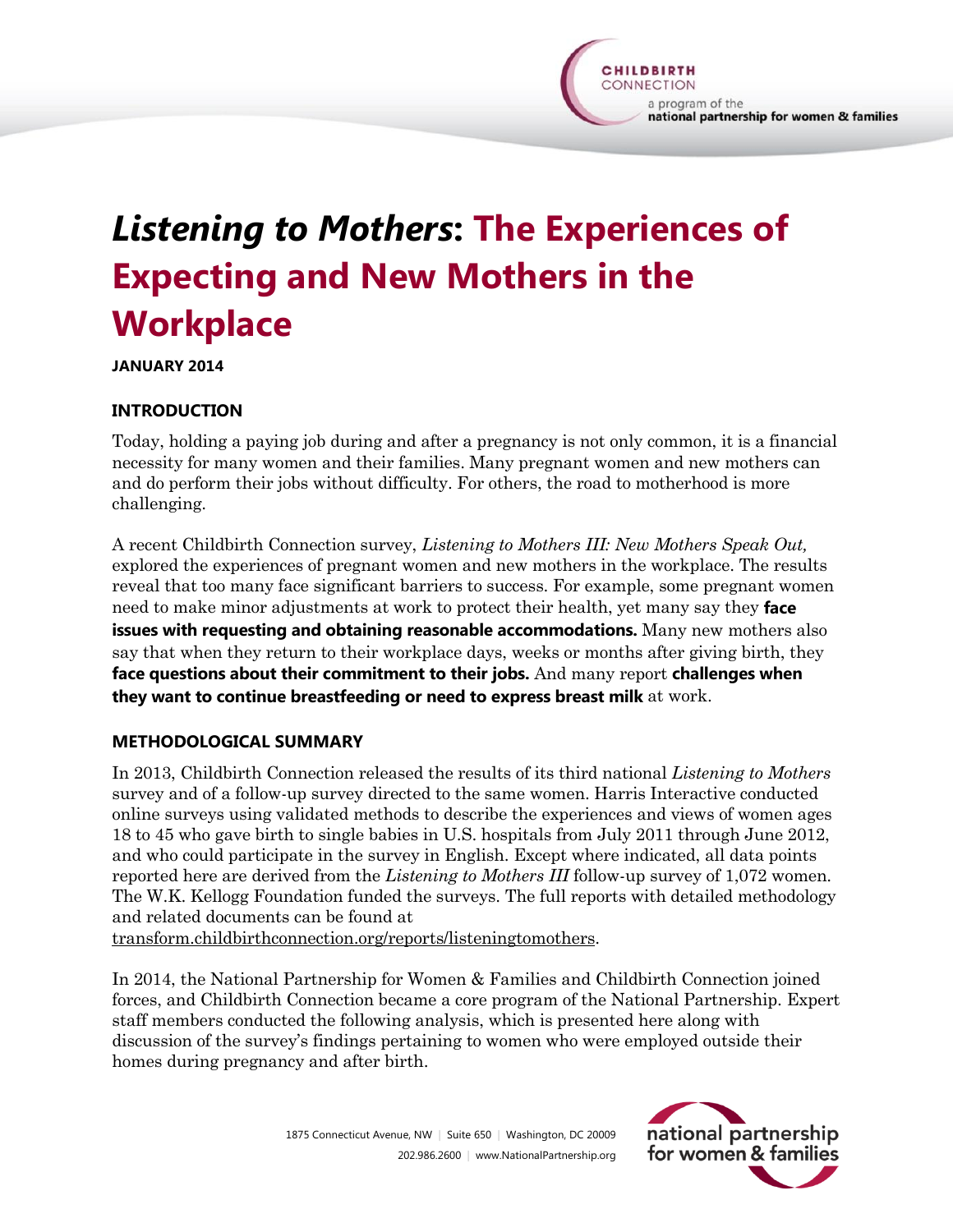# Key Findings About Pregnant Women and New Mothers

#### **HOLDING A JOB DURING PREGNANCY IS THE NEW NORMAL**

- **Most women today hold a job prior to giving birth.** Sixty-one percent of survey respondents reported working for someone else or being self-employed during pregnancy. More than half said they were employed full time.
- **Women bring home a significant share of their families' income.** Women are the primary or sole breadwinners in nearly 40 percent of families with children, according to data from the Pew Research Center.<sup>1</sup>

### **WOMEN OFTEN NEED MINOR ADJUSTMENTS ON THE JOB TO PROTECT THEIR HEALTH DURING PREGNANCY**

- **Breaks** were the most common accommodation needed by survey participants who held jobs during pregnancy. Seventy-one percent said they needed more frequent breaks (e.g., bathroom breaks) at work when they became pregnant.
- **A change in schedule or time off for prenatal visits** was the second most needed accommodation. Sixty-one percent of the pregnant employees surveyed reported needing a schedule modification or leave time to obtain critical health care.
- A majority of women surveyed (53 percent) reported needing some kind of change in their job duties, such as **less lifting or more sitting**.
- Forty percent of surveyed employees reported needing **some other type of workplace adjustment** due to a pregnancy-related condition.

#### **TOO OFTEN PREGNANT WORKERS' NEED FOR ACCOMMODATION GOES UNSPOKEN AND MAY BE UNMET**

Despite the common need that pregnant women have for minor adjustments on the job, many never asked their employers for such a change – possibly out of **fear of repercussions, refusal or uncertainty** about how their request would be received.

- Seventy-one percent of women surveyed reported needing more frequent breaks at work when they became pregnant, but more than four in 10 of these women (42 percent) never asked their employers to accommodate them.
- More than 50 percent of women surveyed needed a change in duties such as less lifting or more sitting due to their pregnancies, and more than one-third of these women (37 percent) never asked their employers to accommodate them.
- A majority of women surveyed reported needing a change in schedule or time off, e.g., for prenatal visits, but, among these women, more than one in four (26 percent) did not ask their employers about it.
- Forty percent of women surveyed said they needed some other pregnancy-related accommodation, but more than one-third of these women (38 percent) did not voice their needs to employers.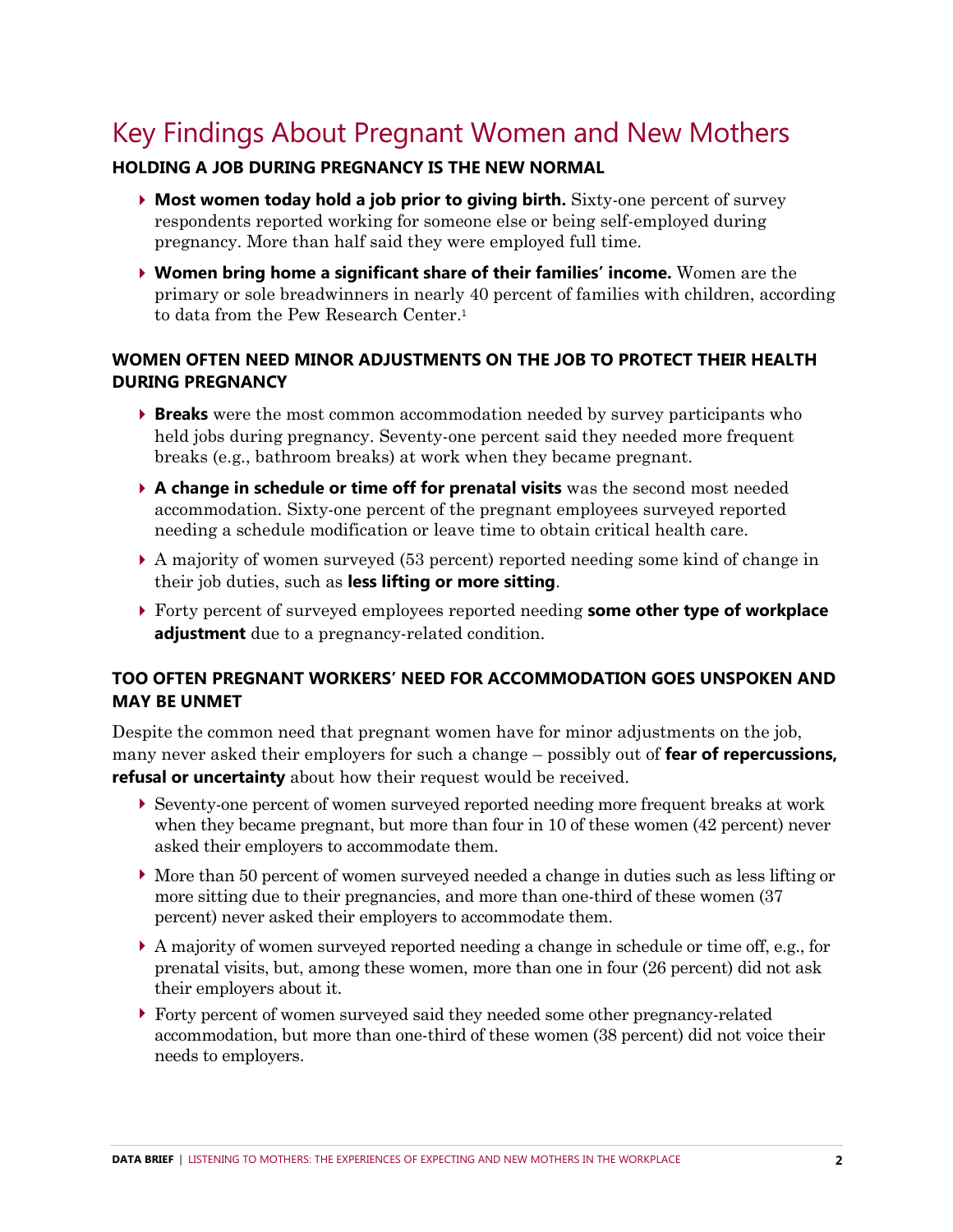### **WOMEN WHO ASK FOR ACCOMMODATIONS MAY HAVE THEIR REQUESTS DENIED, EVEN WHEN EMPLOYERS GRANT SIMILAR REQUESTS TO OTHER EMPLOYEES**

- Most employers of employees who made requests for reasonable accommodations honored those requests. However, some women reported asking for accommodations that their employers denied. For example:
	- Nine percent of women who requested a change in duties, such as less lifting or the ability to sit rather than stand, said they were denied their request.
	- Similarly, nine percent who requested schedule changes or time off that would, for example, allow them to attend prenatal care appointments said they were denied such changes.
	- Five percent of women said they were denied their request for more frequent breaks, including breaks to use the restroom more frequently.
	- Thirteen percent of women who reported requesting some other type of needed pregnancy-related workplace accommodation were denied the request.
	- $\triangleright$  Based on estimates of the number of employed women who give birth annually, this means that more than one-quarter million women are denied their requests each year, threatening the health of women and their children.<sup>2</sup> (This is likely a very conservative estimate of unmet need for reasonable accommodations, given that many surveyed women who needed them did not ask for them.)
- Of pregnant employees surveyed who reported being denied an accommodation, 69 percent thought their employer had honored similar requests from other workers with physical limitations or disabilities.
- A significant number of women whose requests for reasonable accommodations were denied reported that their employer claimed that it was not obligated to honor a pregnancy-related request

#### **LESS ECONOMICALLY ADVANTAGED WOMEN APPEAR TO BE IN GREATER NEED OF ACCOMMODATIONS THAN MORE ADVANTAGED WOMEN**

- The data suggest that greater proportions of pregnant women who held part-time or lower-wage jobs and women of color needed some kind of minor accommodation at work when compared to their counterparts.
- The data suggest that greater proportions of women with a high school degree or less education needed some kind of job accommodation due to pregnancy, compared to those who had some college or who had graduated from college.

### **NEW MOMS REPORT BIAS AND LOST PAY, HOURS, PROMOTIONS AND RESPONSIBILITES UPON RETURNING TO WORK**

 More than one in four of the women who had resumed work with the same pre-birth employer reported experiencing **bias from their employers due to perceptions of their "desire, ability, or commitment" to doing their jobs.** Twenty-seven percent of those respondents reported that they were confronted with such inaccurate assumptions, with significant repercussions: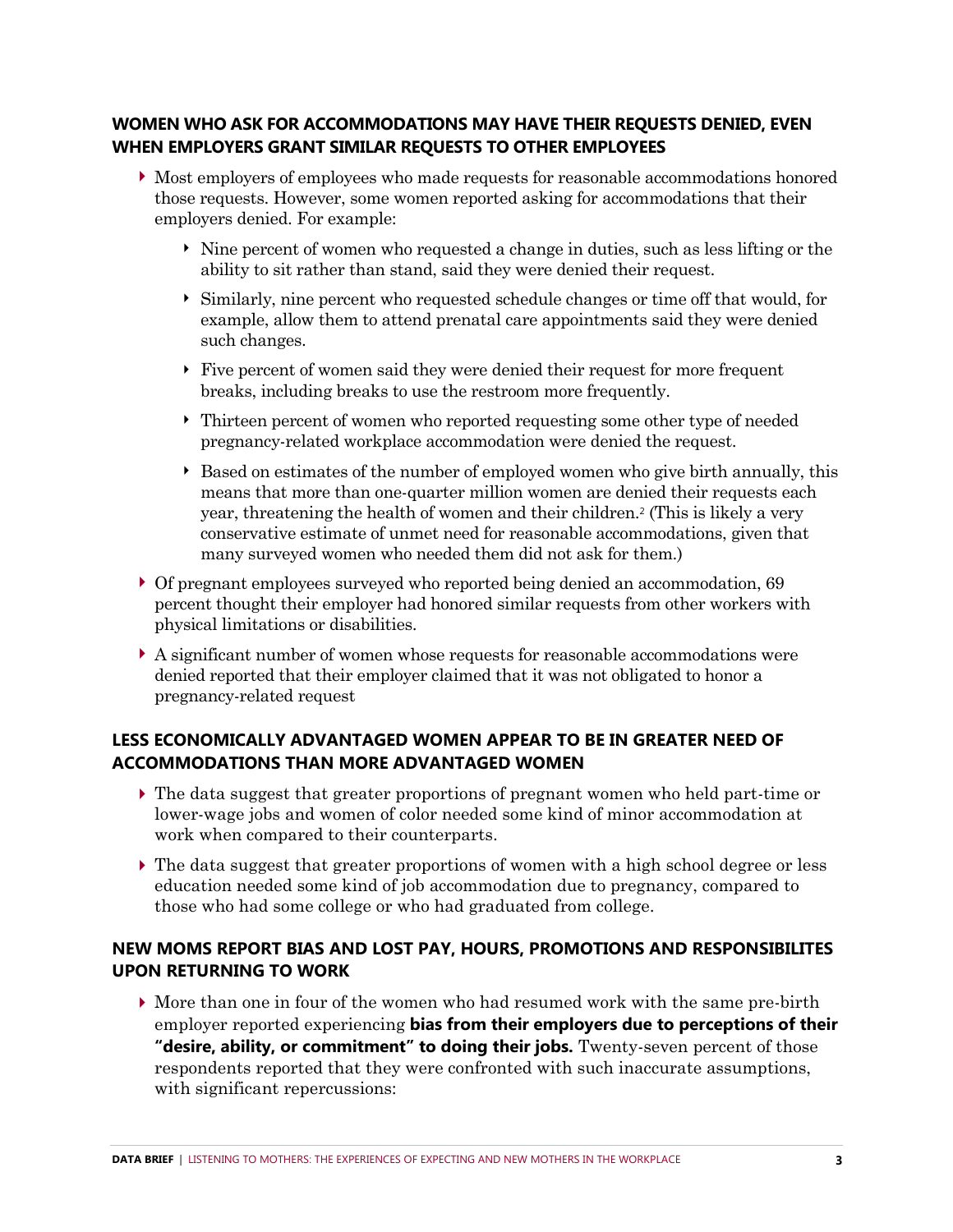- $\triangleright$  Nineteen percent reported that they lost opportunities for pay increases or promotions;
- $\rightarrow$  Seventeen percent reported an unwanted reduction in work hours; and
- Sixteen percent reported an unwanted reduction in responsibilities.
- And the majority of women surveyed reported feeling like such discrimination and differential treatment stemmed from their pregnancy, leave or status as a new mother.
- $\blacktriangleright$  Among all women who were employed at the time of the follow-up survey, 15 percent cited lack of support in the workplace for them as new mothers as a major challenge and 23 percent cited lack of support in the workplace as a minor challenge.

### **AFTER PREGNANCY, SOME WOMEN REPORT LOSING THEIR JOBS ALTOGETHER OR BEING UNABLE TO FIND WORK**

 Of the women surveyed who were not employed at the time of the follow-up survey, 10 percent reported that they could not find work or were seeking work. One percent reported that they were fired for a reason related to pregnancy or childbirth, or for taking maternity leave.

#### **BREASTFEEDING REMAINS A CHALLENGE FOR NEW MOMS WITH JOBS**

- A majority of women (58 percent) who were employed at the time of the follow-up survey reported that breastfeeding while working at their paid job had been a challenge, with 66 percent of those who were exclusively breastfeeding at one week citing breastfeeding challenges. Breastfeeding presents particular challenges for parttime and lower-wage workers.
- Thirty-eight percent of those who were employed at the time of the survey reported that their **employers failed to provide a private place** other than a bathroom for them to express milk, and 39 percent reported that their **employers failed to offer reasonable breaks** for expressing milk, suggesting that some employers are failing to comply with existing legal obligations established by the Affordable Care Act (ACA) regarding employees' rights to a time and place for nursing or expressing breast milk.
	- As a result of the ACA, all employers are required to provide their hourly, nonexempt workers with a reasonable time and place to express milk, although employers with less than 50 employees may seek to avoid the law by showing that it imposes an undue hardship.
- Just about half of respondents who were employed at the time of the follow-up survey (49 percent) reported that their plans for employment had impacted their breastfeeding decisions, including whether or when to breastfeed, to use formula, or to use a breast pump.